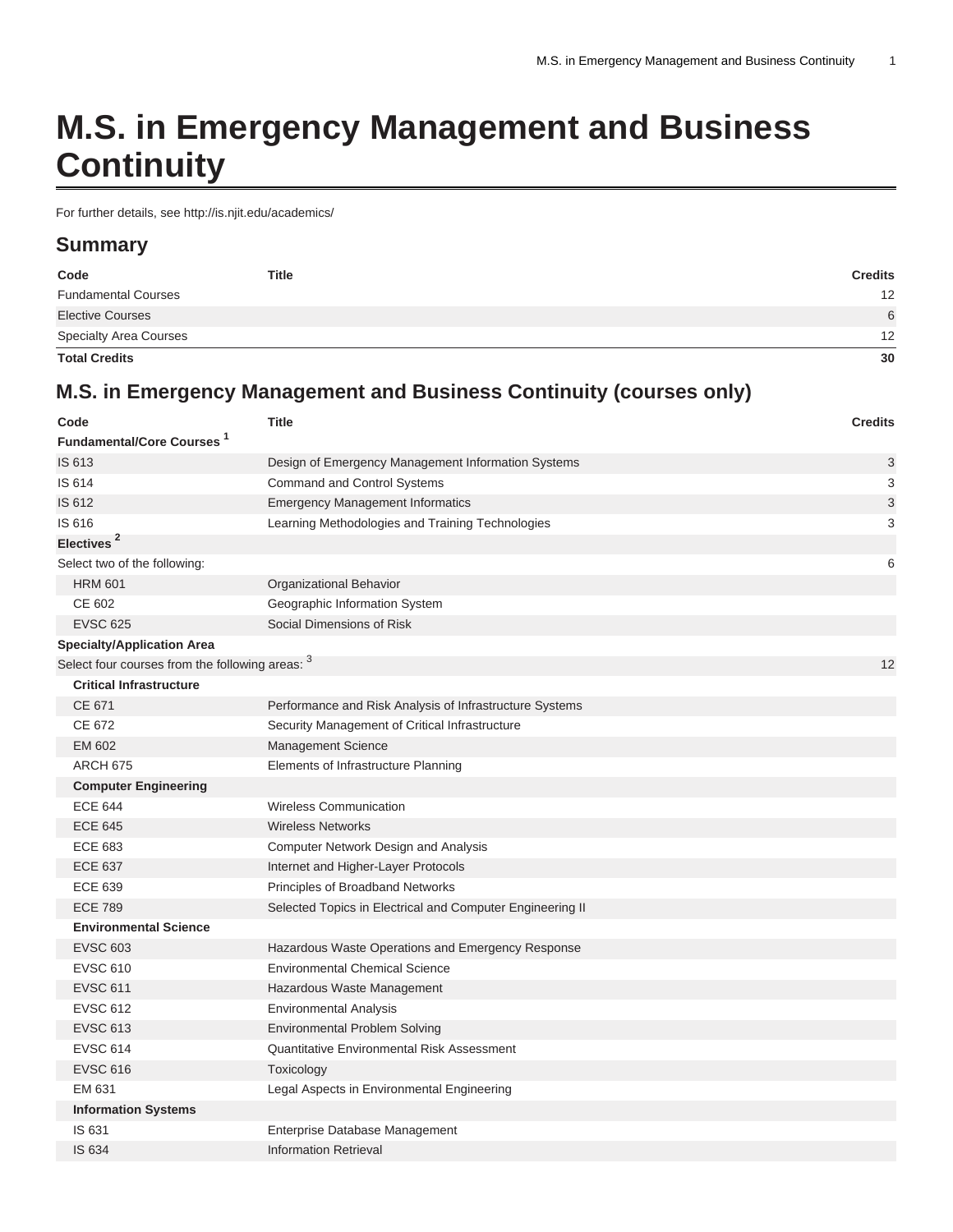| IS 677              | Information System Principles                            |
|---------------------|----------------------------------------------------------|
| <b>IS 680</b>       | Information Systems Auditing                             |
| IS 681              | <b>Computer Security Auditing</b>                        |
| IS 687              | Transaction Mining and Fraud Detection                   |
| <b>IS 764</b>       | Research Methods for Human-Centered Computing and Design |
| <b>Management</b>   |                                                          |
| ACCT <sub>615</sub> | Management Accounting                                    |
| EM 636              | <b>Project Management</b>                                |
| <b>FIN 600</b>      | Corporate Finance I                                      |
| <b>HRM 630</b>      | Managing Technological and Organizational Change         |
| MIS 645             | Information Systems Principles                           |
| or IS 677           | Information System Principles                            |
| <b>MIS 648</b>      | Decision Support Systems for Managers                    |
| <b>MGMT 630</b>     | <b>Decision Analysis</b>                                 |
| <b>MGMT 650</b>     | Knowledge Management                                     |
| <b>MGMT 635</b>     | Data Mining and Analysis                                 |

#### **Total Credits 30**

- 1 Students may choose core courses in any order but we recommend students take IS 612 Emergency Management Informatics in the first semester.
- 2 Students who have not worked in this area are advised to consider doing a project or thesis.
- 3 Students may take a coherent set of four additional courses in another field that is related to Emergency Management. Usually this would be in their current professional area as specified by their undergraduate or other graduate degrees. Such courses may be applied to a second masters or a Ph.D. program in accordance with NJIT policies and program structure. Students can take all four courses in one specialty area or across several specialties as appropriate to their interests.

# **M.S. in Emergency Management and Business Continuity (Master's project)**

| Code                                            | <b>Title</b>                                              | <b>Credits</b> |
|-------------------------------------------------|-----------------------------------------------------------|----------------|
| <b>Fundamental/Core Courses</b> 1               |                                                           |                |
| IS 613                                          | Design of Emergency Management Information Systems        | 3              |
| IS 614                                          | <b>Command and Control Systems</b>                        | 3              |
| IS 612                                          | <b>Emergency Management Informatics</b>                   | 3              |
| IS 616                                          | Learning Methodologies and Training Technologies          | 3              |
| <b>Electives</b>                                |                                                           |                |
| <b>IS 700B</b>                                  | Master's Project                                          | 3              |
| Select one of the following:                    |                                                           | 3              |
| <b>HRM 601</b>                                  | Organizational Behavior                                   |                |
| CE 602                                          | Geographic Information System                             |                |
| <b>EVSC 625</b>                                 | Social Dimensions of Risk                                 |                |
| <b>Specialty/Application Area</b>               |                                                           |                |
| Select four courses from the following areas: 2 |                                                           | 12             |
| <b>Critical Infrastructure</b>                  |                                                           |                |
| CE 671                                          | Performance and Risk Analysis of Infrastructure Systems   |                |
| CE 672                                          | Security Management of Critical Infrastructure            |                |
| EM 602                                          | <b>Management Science</b>                                 |                |
| <b>ARCH 675</b>                                 | Elements of Infrastructure Planning                       |                |
| <b>Computer Engineering</b>                     |                                                           |                |
| <b>ECE 644</b>                                  | <b>Wireless Communication</b>                             |                |
| <b>ECE 645</b>                                  | <b>Wireless Networks</b>                                  |                |
| <b>ECE 683</b>                                  | <b>Computer Network Design and Analysis</b>               |                |
| <b>ECE 637</b>                                  | Internet and Higher-Layer Protocols                       |                |
| <b>ECE 639</b>                                  | Principles of Broadband Networks                          |                |
| <b>ECE 789</b>                                  | Selected Topics in Electrical and Computer Engineering II |                |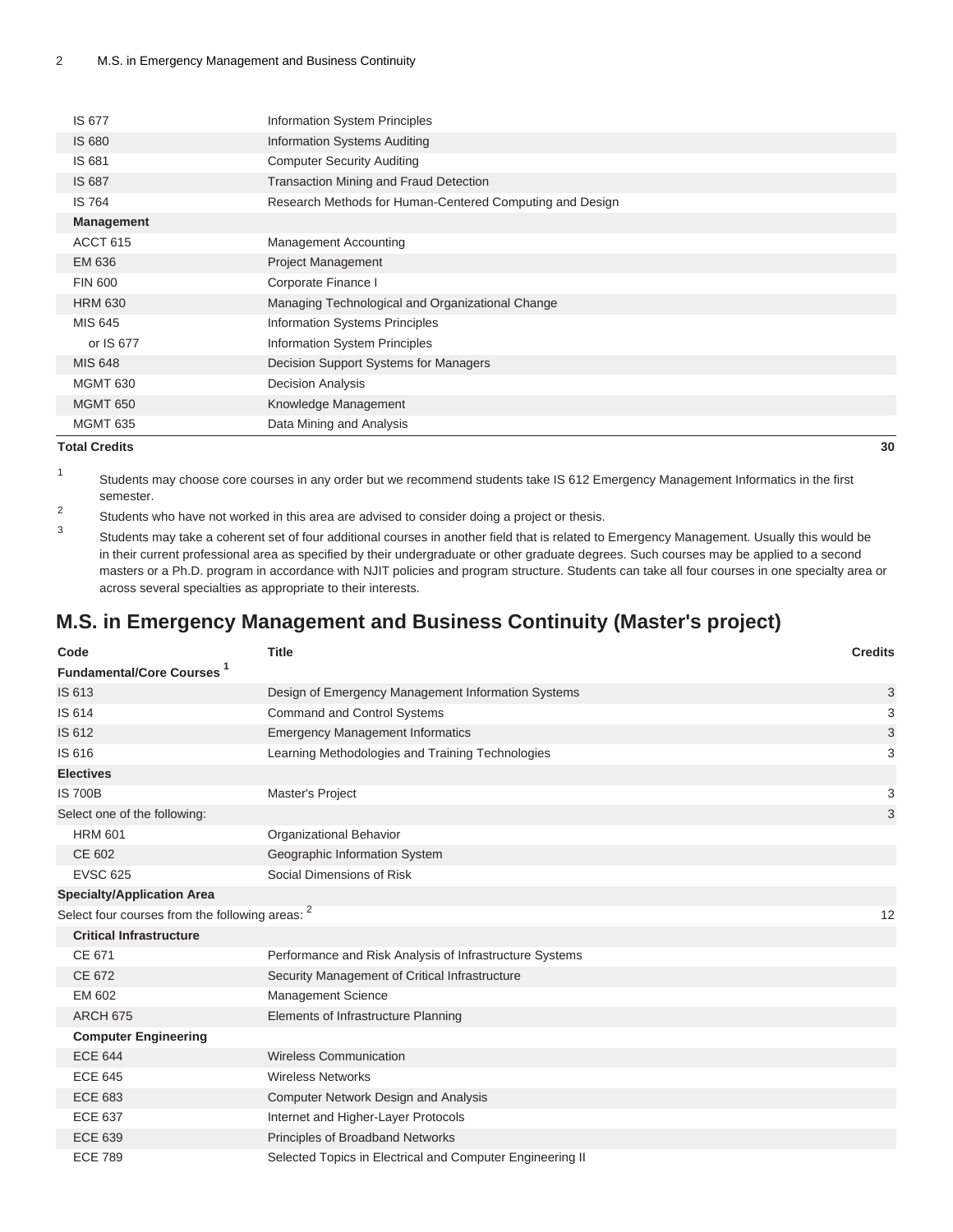| Hazardous Waste Operations and Emergency Response<br><b>EVSC 603</b>      |  |
|---------------------------------------------------------------------------|--|
| <b>EVSC 610</b><br><b>Environmental Chemical Science</b>                  |  |
| <b>EVSC 611</b><br>Hazardous Waste Management                             |  |
| <b>EVSC 612</b><br><b>Environmental Analysis</b>                          |  |
| <b>EVSC 613</b><br><b>Environmental Problem Solving</b>                   |  |
| <b>EVSC 614</b><br>Quantitative Environmental Risk Assessment             |  |
| <b>EVSC 616</b><br>Toxicology                                             |  |
| EM 631<br>Legal Aspects in Environmental Engineering                      |  |
| <b>Information Systems</b>                                                |  |
| IS 631<br>Enterprise Database Management                                  |  |
| IS 634<br>Information Retrieval                                           |  |
| IS 677<br><b>Information System Principles</b>                            |  |
| IS 680<br><b>Information Systems Auditing</b>                             |  |
| IS 681<br><b>Computer Security Auditing</b>                               |  |
| Transaction Mining and Fraud Detection<br>IS 687                          |  |
| <b>IS 764</b><br>Research Methods for Human-Centered Computing and Design |  |
| <b>Management</b>                                                         |  |
| ACCT <sub>615</sub><br><b>Management Accounting</b>                       |  |
| EM 636<br>Project Management                                              |  |
| <b>FIN 600</b><br>Corporate Finance I                                     |  |
| <b>HRM 630</b><br>Managing Technological and Organizational Change        |  |
| <b>MIS 645</b><br><b>Information Systems Principles</b>                   |  |
| <b>Information System Principles</b><br>or IS 677                         |  |
| MIS 648<br>Decision Support Systems for Managers                          |  |
| <b>Decision Analysis</b><br><b>MGMT 630</b>                               |  |
| <b>MGMT 650</b><br>Knowledge Management                                   |  |
| Data Mining and Analysis<br><b>MGMT 635</b>                               |  |

**Total Credits 30**

1 Students may choose core courses in any order but we recommend students take IS 612 Emergency Management Informatics in the first semester.

2 Students may take a coherent set of four additional courses in another field that is related to Emergency Management. Usually this would be in their current professional area as specified by their undergraduate or other graduate degrees. Such courses may be applied to a second masters or a Ph.D. program in accordance with NJIT policies and program structure. Students can take all four courses in one specialty area or across several specialties as appropriate to their interests.

# **M.S. in Emergency Management and Business Continuity (Master's thesis)**

| Code                                                       | <b>Title</b>                                            | <b>Credits</b> |
|------------------------------------------------------------|---------------------------------------------------------|----------------|
| <b>Fundamental/Core Courses</b> <sup>1</sup>               |                                                         |                |
| IS 613                                                     | Design of Emergency Management Information Systems      | 3              |
| IS 614                                                     | <b>Command and Control Systems</b>                      | 3              |
| IS 612                                                     | <b>Emergency Management Informatics</b>                 | 3              |
| IS 616                                                     | Learning Methodologies and Training Technologies        | 3              |
| <b>Thesis</b>                                              |                                                         |                |
| <b>IS 701C</b>                                             | Master's Thesis                                         | 6              |
| <b>Specialty/Application Area</b>                          |                                                         |                |
| Select four courses from the following areas: <sup>2</sup> |                                                         | 12             |
| <b>Critical Infrastructure</b>                             |                                                         |                |
| CE 671                                                     | Performance and Risk Analysis of Infrastructure Systems |                |
| CE 672                                                     | Security Management of Critical Infrastructure          |                |
| EM 602                                                     | <b>Management Science</b>                               |                |
| <b>ARCH 675</b>                                            | Elements of Infrastructure Planning                     |                |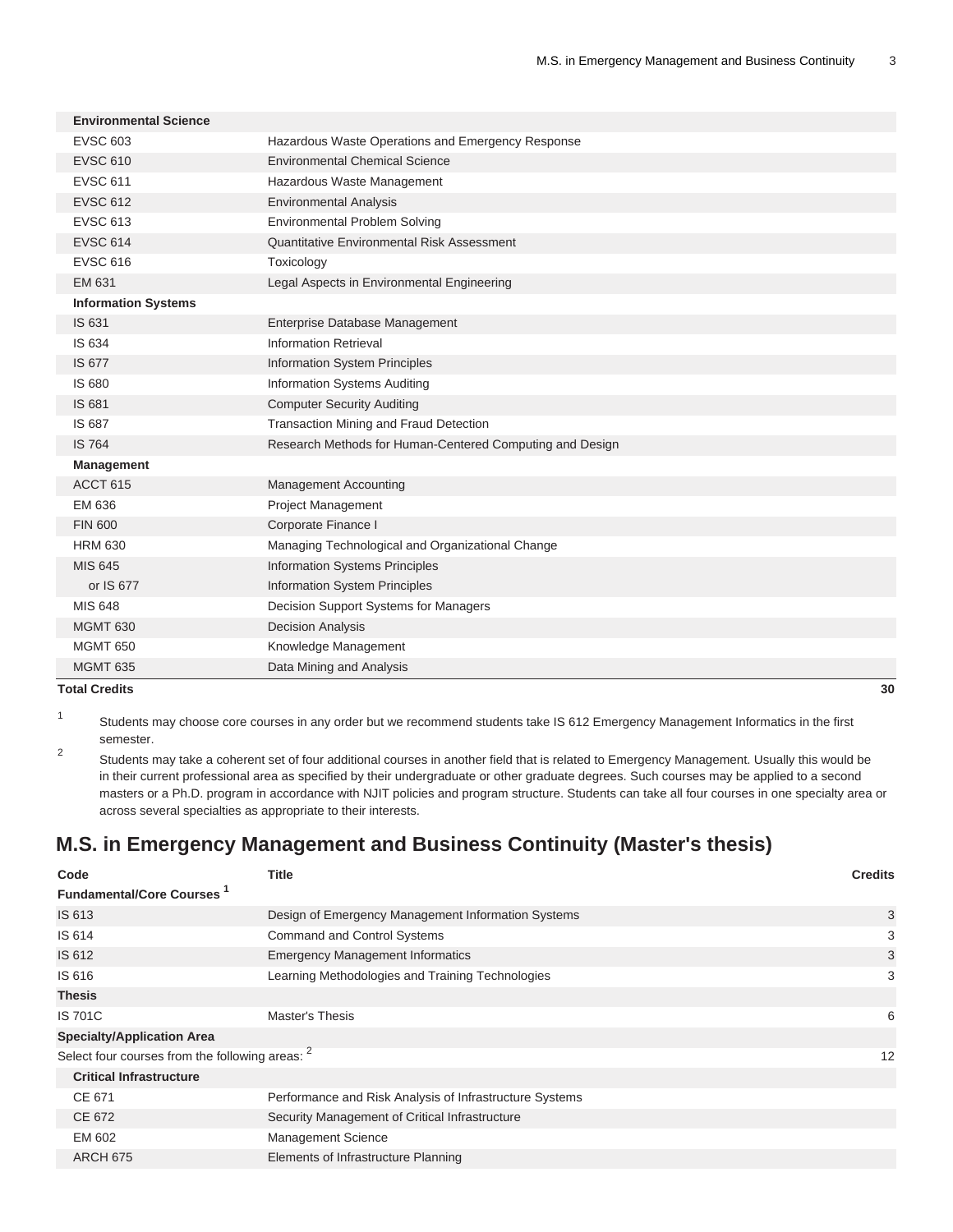#### **Computer Engineering**

| <b>ECE 644</b>               | <b>Wireless Communication</b>                             |
|------------------------------|-----------------------------------------------------------|
| <b>ECE 645</b>               | <b>Wireless Networks</b>                                  |
| <b>ECE 683</b>               | <b>Computer Network Design and Analysis</b>               |
| <b>ECE 637</b>               | Internet and Higher-Layer Protocols                       |
| <b>ECE 639</b>               | Principles of Broadband Networks                          |
| <b>ECE 789</b>               | Selected Topics in Electrical and Computer Engineering II |
| <b>Environmental Science</b> |                                                           |
| <b>EVSC 603</b>              | Hazardous Waste Operations and Emergency Response         |
| <b>EVSC 610</b>              | <b>Environmental Chemical Science</b>                     |
| <b>EVSC 611</b>              | Hazardous Waste Management                                |
| <b>EVSC 612</b>              | <b>Environmental Analysis</b>                             |
| <b>EVSC 613</b>              | <b>Environmental Problem Solving</b>                      |
| <b>EVSC 614</b>              | <b>Quantitative Environmental Risk Assessment</b>         |
| <b>EVSC 616</b>              | Toxicology                                                |
| EM 631                       | Legal Aspects in Environmental Engineering                |
| <b>Information Systems</b>   |                                                           |
| IS 631                       | Enterprise Database Management                            |
| IS 634                       | <b>Information Retrieval</b>                              |
| IS 677                       | Information System Principles                             |
| IS 680                       | <b>Information Systems Auditing</b>                       |
| IS 681                       | <b>Computer Security Auditing</b>                         |
| IS 687                       | Transaction Mining and Fraud Detection                    |
| <b>IS 764</b>                | Research Methods for Human-Centered Computing and Design  |
| <b>Management</b>            |                                                           |
| ACCT <sub>615</sub>          | <b>Management Accounting</b>                              |
| EM 636                       | <b>Project Management</b>                                 |
| <b>FIN 600</b>               | Corporate Finance I                                       |
| <b>HRM 630</b>               | Managing Technological and Organizational Change          |
| <b>MIS 645</b>               | <b>Information Systems Principles</b>                     |
| or IS 677                    | Information System Principles                             |
| <b>MIS 648</b>               | Decision Support Systems for Managers                     |
| <b>MGMT 630</b>              | <b>Decision Analysis</b>                                  |
| <b>MGMT 650</b>              | Knowledge Management                                      |
| <b>MGMT 635</b>              | Data Mining and Analysis                                  |

#### **Total Credits 30**

1 Students may choose core courses in any order but we recommend students take IS 612 Emergency Management Informatics in the first semester.

2 Students may take a coherent set of four additional courses in another field that is related to Emergency Management. Usually this would be in their current professional area as specified by their undergraduate or other graduate degrees. Such courses may be applied to a second masters or a Ph.D. program in accordance with NJIT policies and program structure. Students can take all four courses in one specialty area or across several specialties as appropriate to their interests.

# **Specialty/Application Area**

There is an advisor for each specialty area that may be contacted for questions on that specialty area and for advice on choosing courses. The specialty areas currently include:

## **Critical Infrastructure**

Critical Infrastructure focuses on planning issues, maintainability and safety engineering, vulnerability analysis, hazard/crisis impact analysis and mitigation, infrastructure inter-dependencies, rehabilitation technologies, condition assessment, problem detection, diagnosis and process propagation, and program management. Students with an undergraduate degree in civil engineering and related engineering disciplines would be encouraged to consider this specialty area.